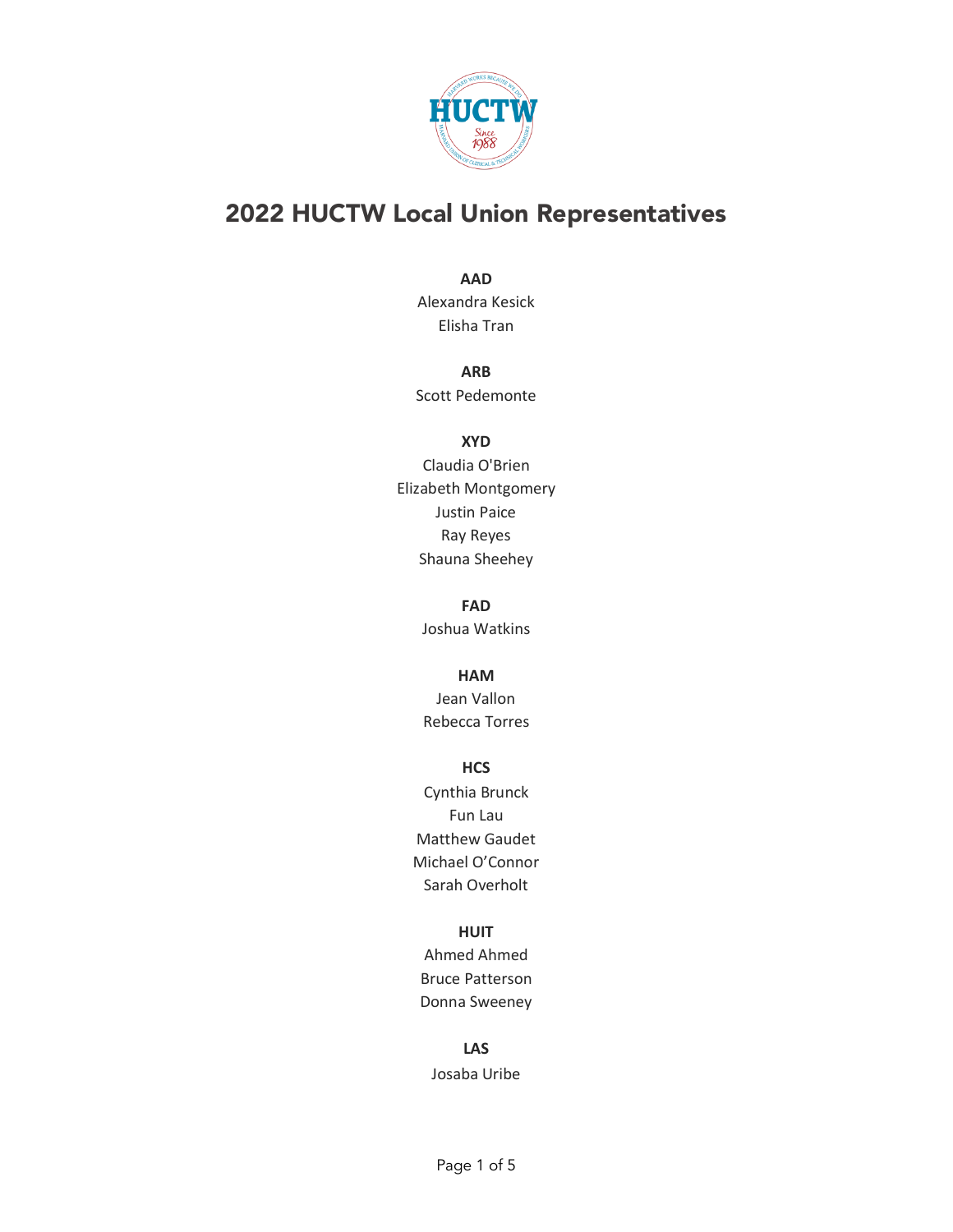# **UHS**

# Jean Barrett Kara Donohoe Kathy Coleman

#### **HUP**

Emeralde Jensen Roberts

#### **ADM**

Adrienne Jackson Elisa Diefenbach Lori Groscost Lydia Alvita Mike Russell Patty Jenkins (Karle) Trenton Selness

# **ACA**

Carolyn Choong Cathy Downey Laura Johnson Sean Fisher

#### **LIB**

Karen Walter Patricia O'Brien Paul Hanna

# **WID**

Brianne Sullivan Emeka Onyeagoro Geoff Carens Karen O'Brien

#### **DCE**

Alyssa Criscuolo Kenyon King Rhea Ranno Susan Donnelly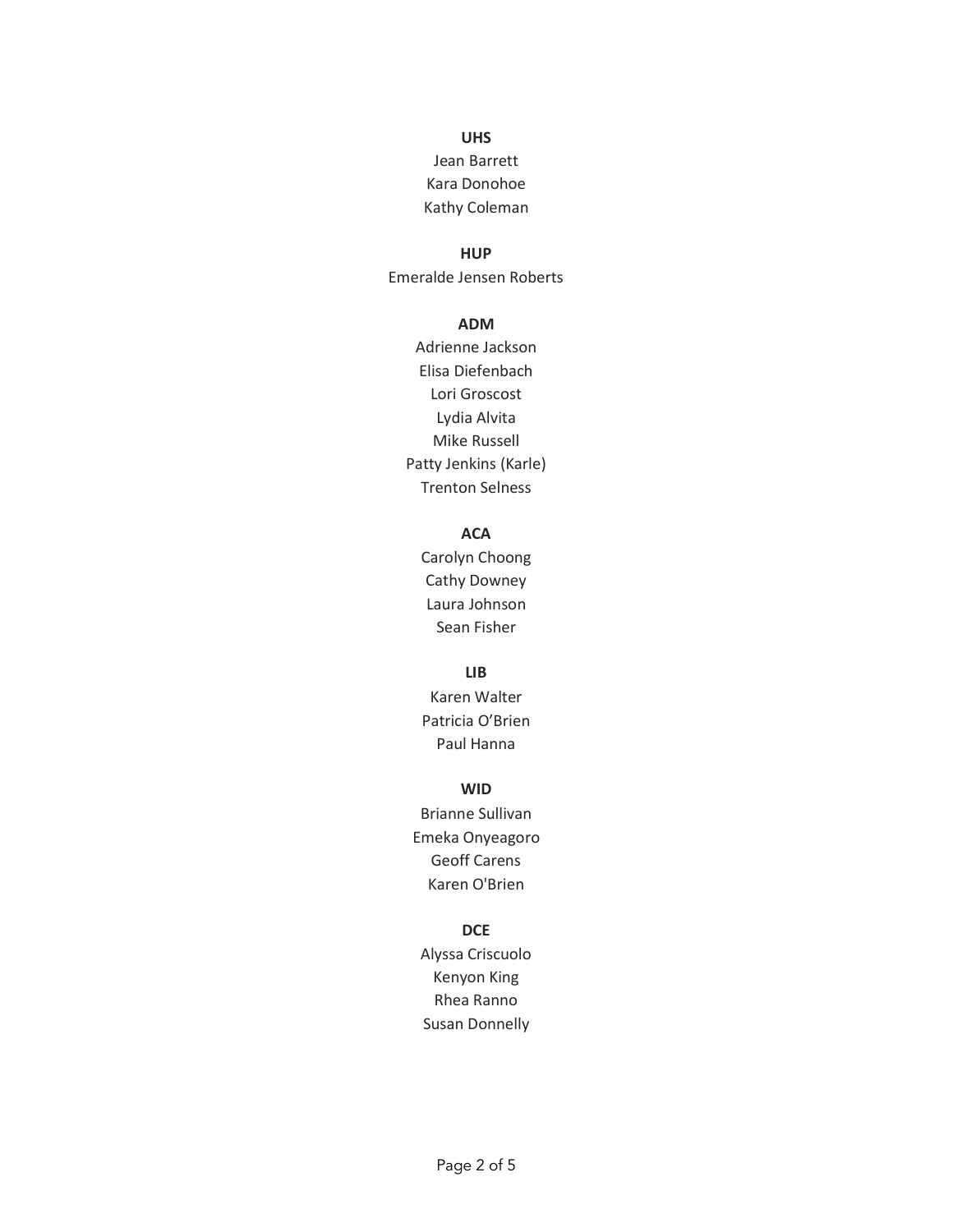#### **DOK**

Adrianne Varitimidis Mike Neal

# **B&C**

Keneisha Murphy Linda Hill-White Marisa Reilly Mike Finklea Patricia "Pattee" McGarry Roel Torres Sarah Hetman

## **E&N**

Faith Sutter Jennifer Trimble Lucy Lee Sandy Cantave Tracy Barbaro

#### **A&P**

Nora McDonald Bob Thys Deborah Valdovinos Erica Mantone Gladys Prins Matthew Zahnzinger

#### **S&P**

Ann Lau Anna Taylor Cory Gillis Katie Genovese

## **HMS & SDM**

Alex Shimada-Brand Beth Beighlie Curtis Mello Debby Chaisson Ellen Adams Enola Mosley John Reyes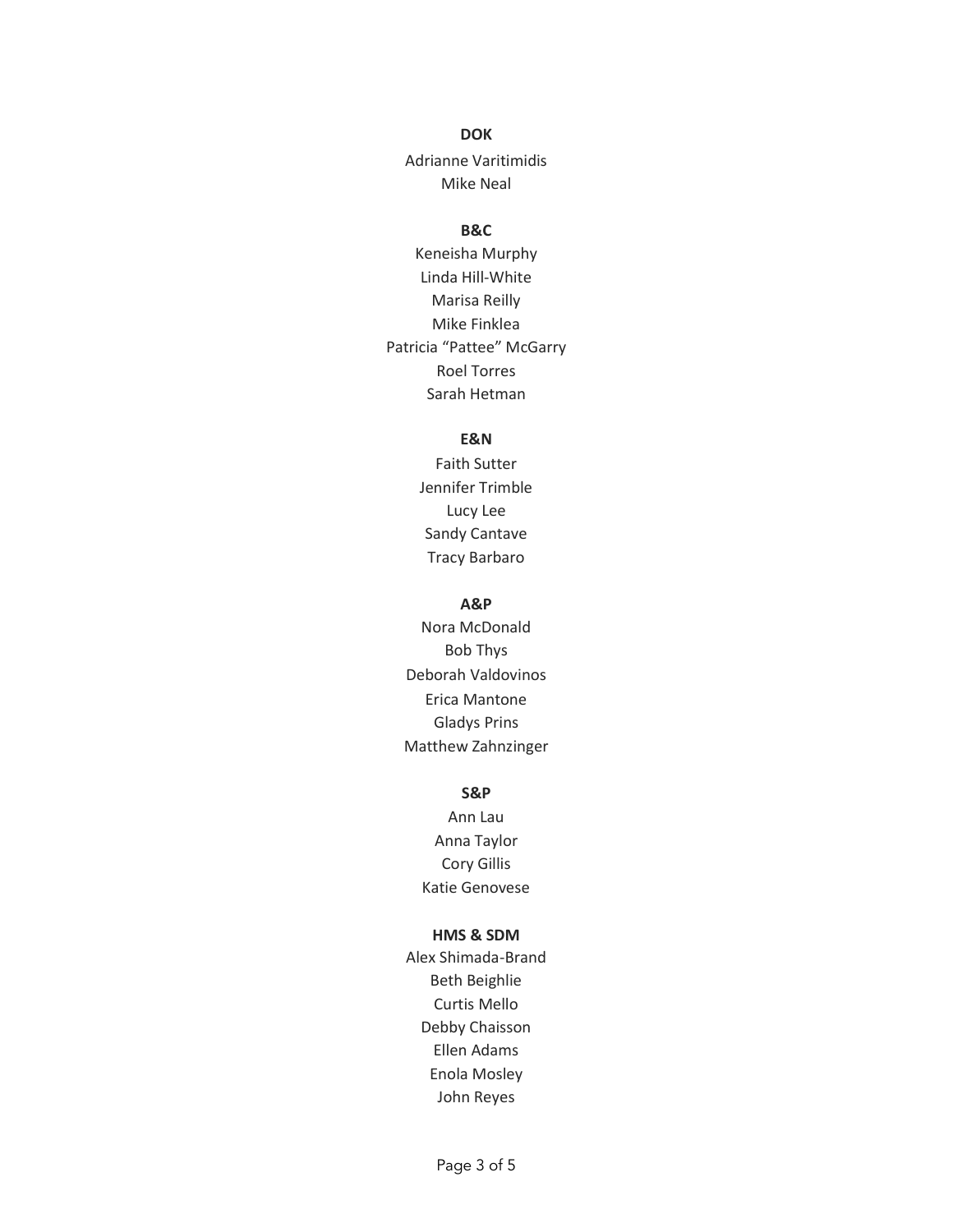Lakeisha Martin Lillian Johnson Michaela Tally Pat Lau Patrick Barton Paul Machado Paula Atkeson Richard Chambers Sabrina Shrestha Sarah Hillman Scott Peach Zach Minton

## **SPH**

Andrea Sabaroff Bristian Justice Caroline Huntington Jessica Gard Maryam Ahmed Monika Szperka Nicole Levesque Ryan Roche Tina Lin

## **HBS**

Abby Miller Amy Butler Gregory Fortier Ian Marsan Jason Gerdom John Perich Keith Wagner Monica Lesar Sarah Wallingford

## **GSD**

Corinna Anderson Erica George Jef Czekaj